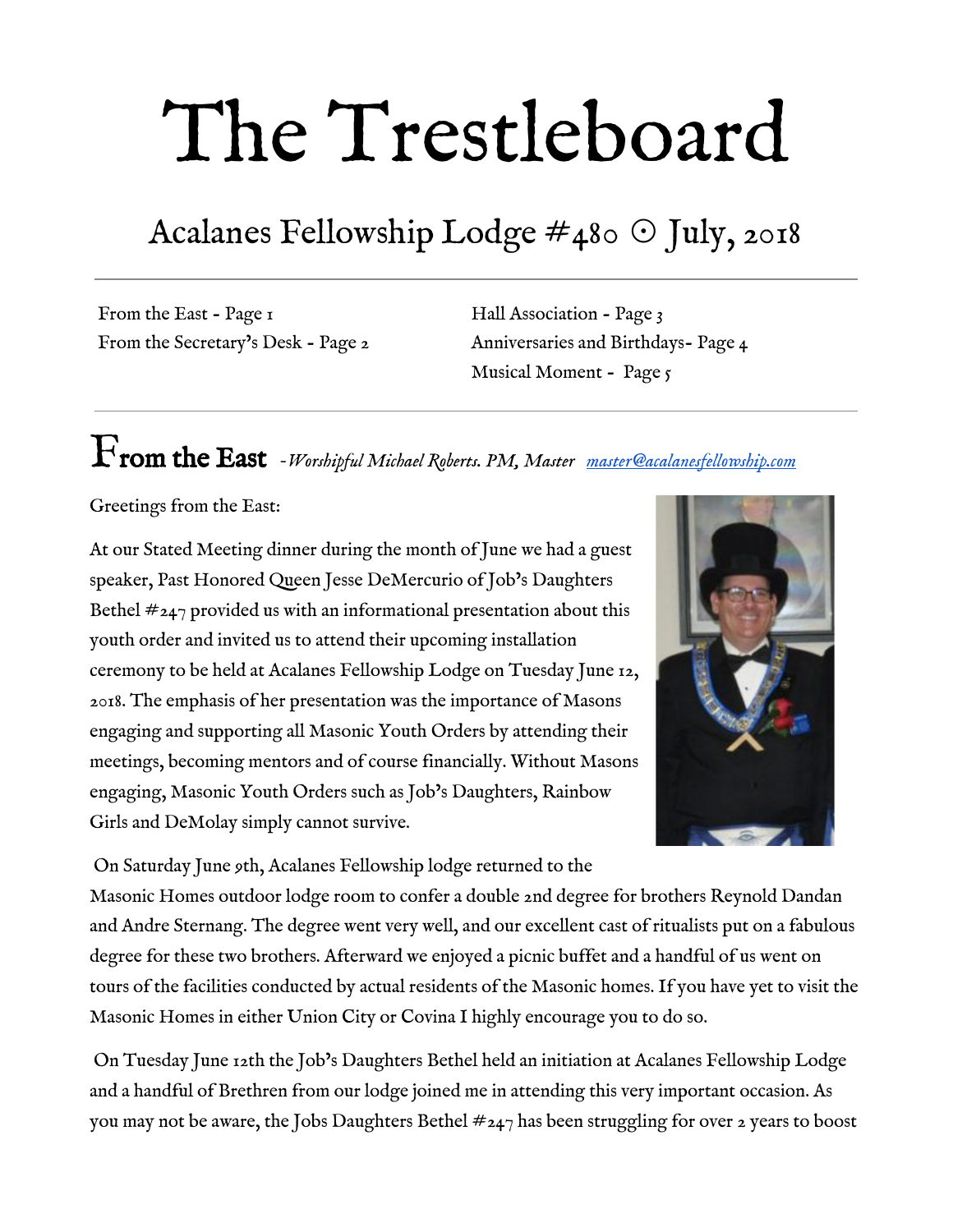its membership. This initiation was extra special as they had guest ritualists from three different Bethels to fill the stations. Without the assistance of these other Bethels this initiation would not have been possible. They had three initiates that night and for the first time ever had a full house (sideliners) and a choir. The initiation was very informative to me and I now have a much better understanding of what the Job's Daughters are about, and I highly encourage you all to attend their next meeting. If you would like more information about the Job's Daughters or any other youth order, please contact me and I'll be happy to direct you to the local contact.

It is hard to believe that the month of July is already here! We will have our monthly [stated meeting](https://www.eventbrite.com/e/july-2018-stated-meeting-dinner-registration-41095450599?ref=ecal) [on July 3rd](https://www.eventbrite.com/e/july-2018-stated-meeting-dinner-registration-41095450599?ref=ecal) and as with lodge tradition go dark for the rest of the month. I wish everyone a happy and safe 4th of July holiday and look forward to seeing everyone during the month of August.

# From the Secretary's Desk *-Fred Lezak, Secretary [secretary@acalanesfellowship.com](mailto:secretary@acalanesfellowship.com)*

The most important messages for you this month are Masons4Mitts and coming to the stated meeting.

Each year we raise money by buying mitts for \$20 each. These funds go to the Junior Giant program. You can give me the \$20 (cash or check) or go online to Masons4 Mitts.org. On the menu at the top, click on "Northern California then click on East Bay Aces which is our team. Click on "give a mitt". Fill in the



information and BE SURE TO FILL IN THE LODGE INFORMATION.

You can also sign up for the game. This year the game is September 25th (a Tuesday night). The giants will be playing the Padres. We will be buying tickets as a group. I have ordered ten tickets for the regular bleachers. They are \$20 each. I will keep two for myself. If you want to join me, please let me know as soon as possible. They will go fast. We always have a great time at the game. More at the stated meeting.

Speaking stated meeting, if you have not been for a while, we miss you. As always, you are invited to attend our stated meeting dinner and meeting on the first Tuesday of any month. The feeling of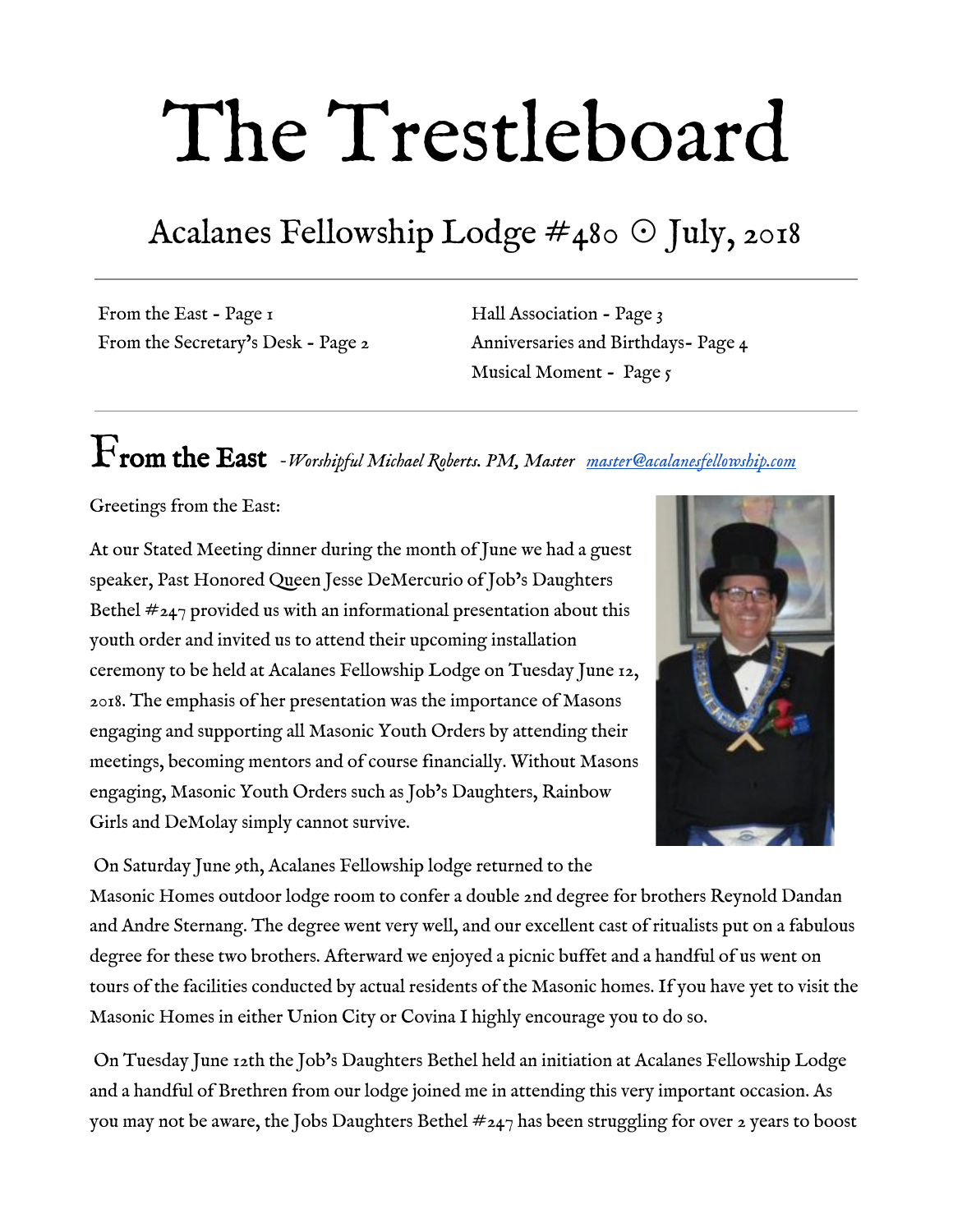brotherly love and good fun continues to abound. Our ritual work is solid and getting better. This is the time for you to return to lodge if you haven't been for a while. Don't feel embarrassed or shy. We want you back and I can guarantee you will be welcomed. You will thank yourself for attending. If you need a ride, please call me at  $(925)$  360-4328.A

# Hall Association *Pete Peterson, Tiler [no2pete@aol.com](mailto:no2pete@aol.com)*



The Hall Association continued its ongoing efforts to spruce up the lodge and keep up with ongoing maintenance issues. We've had ongoing issues with one of our regular renters regarding cleanliness issues after their use of lodge facilities. This has caused some concern when showing off the lodge to other prospective tenants. Worshipful Burt and Brother Bob Smith are

diligently working with the renter to ensure their use of our building does not detract from its appearance and impact our ability to attract new tenants.

Speaking of new tenants, Worshipful Burt has been in discussion with a group from the nearby Lafayette Elementary School about long-term use of our facility. If things work out (and it looks like it will), this will not only bring in additional revenue to the lodge but will also add to our efforts to be more involved in the community.

Worshipful Rogers and Brother Korwin are nearing completion of the work being done on the stage area in the West. This work will enable the lodge to have needed additional storage area and will make the lodge even more attractive to future renters

Brother Smith has cleaned up the graffiti that was sprayed on the parking lot side of our building. We will be discussing the possible installation of security cameras to monitor the exterior of the lodge.

As you can see, there is a lot of behind-the-scenes activity that goes on to keep our lodge functioning. We continue to have an unfilled vacancy on the Hall Association and encourage anyone interested to apply.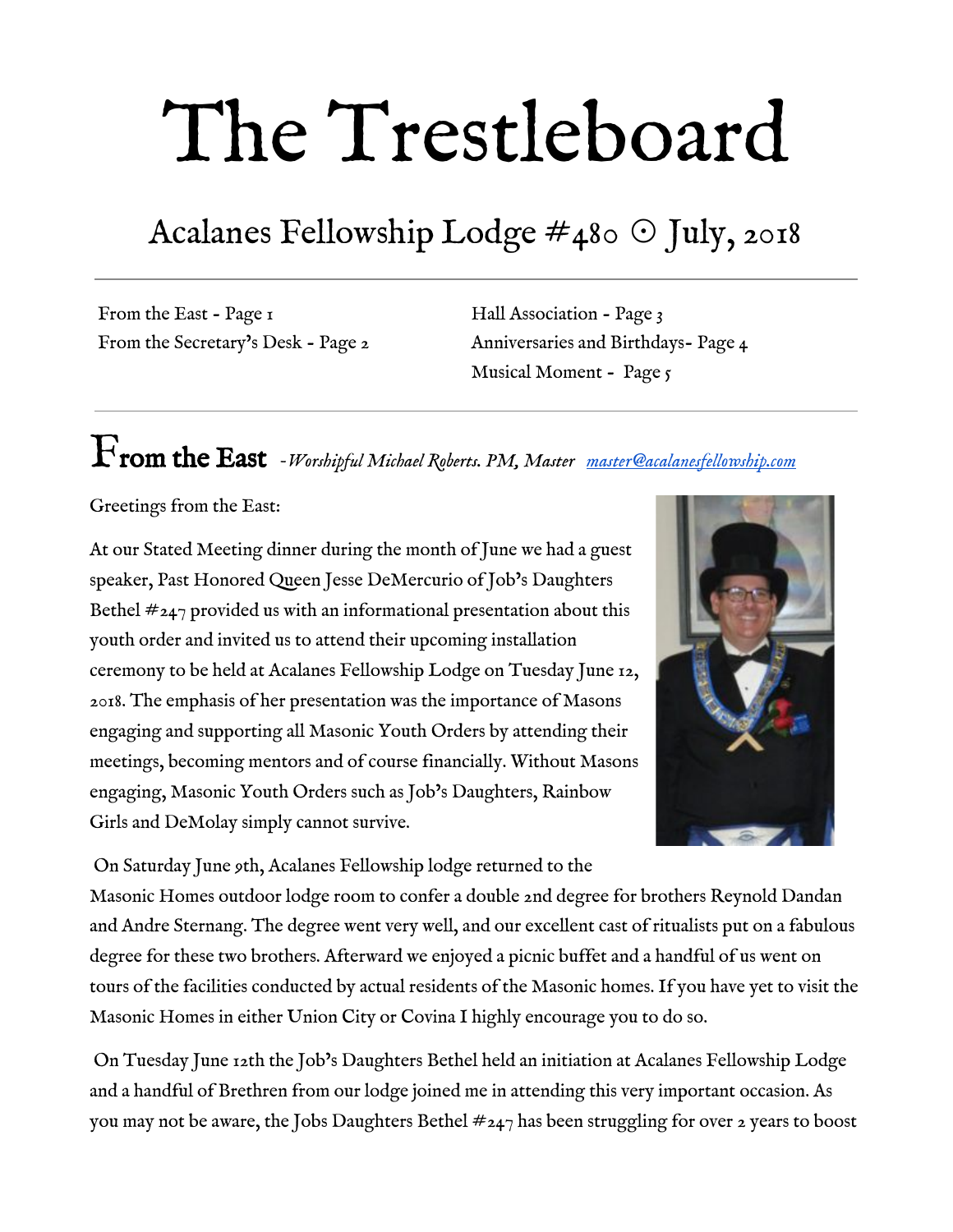

## 3rd Degree Anniversaries

| Name            | Raised    | Years<br>2 MM |
|-----------------|-----------|---------------|
| Eldon G. Keefer | 7/31/1946 | 72            |



### Birthdays

Please join us in wishing our brethren very happy birthdays this month.

| Russell J. Chapman      | July 2       |
|-------------------------|--------------|
| Christopher M. Urani    | July 2       |
| John P. Minagro         | $\int$ uly 3 |
| Scott E. Carter         | $\int$ uly 7 |
| Donald R. Hansen, PM    | July 8       |
| Charles R. Tolerton, PM | July 8       |
| Gary A. Yanes, PM       | July 10      |
| Thomas C. Thompson      | July 13      |
| Michael P. Kenny        | July 13      |
| Walter J. Moser         | July 14      |
| Richard N. Young        | July 21      |
| Paul J. Crawford        | July 26      |
| William J. Haynes       | July 31      |
| Á                       | $\prime$     |
| Á                       |              |
| Á                       |              |

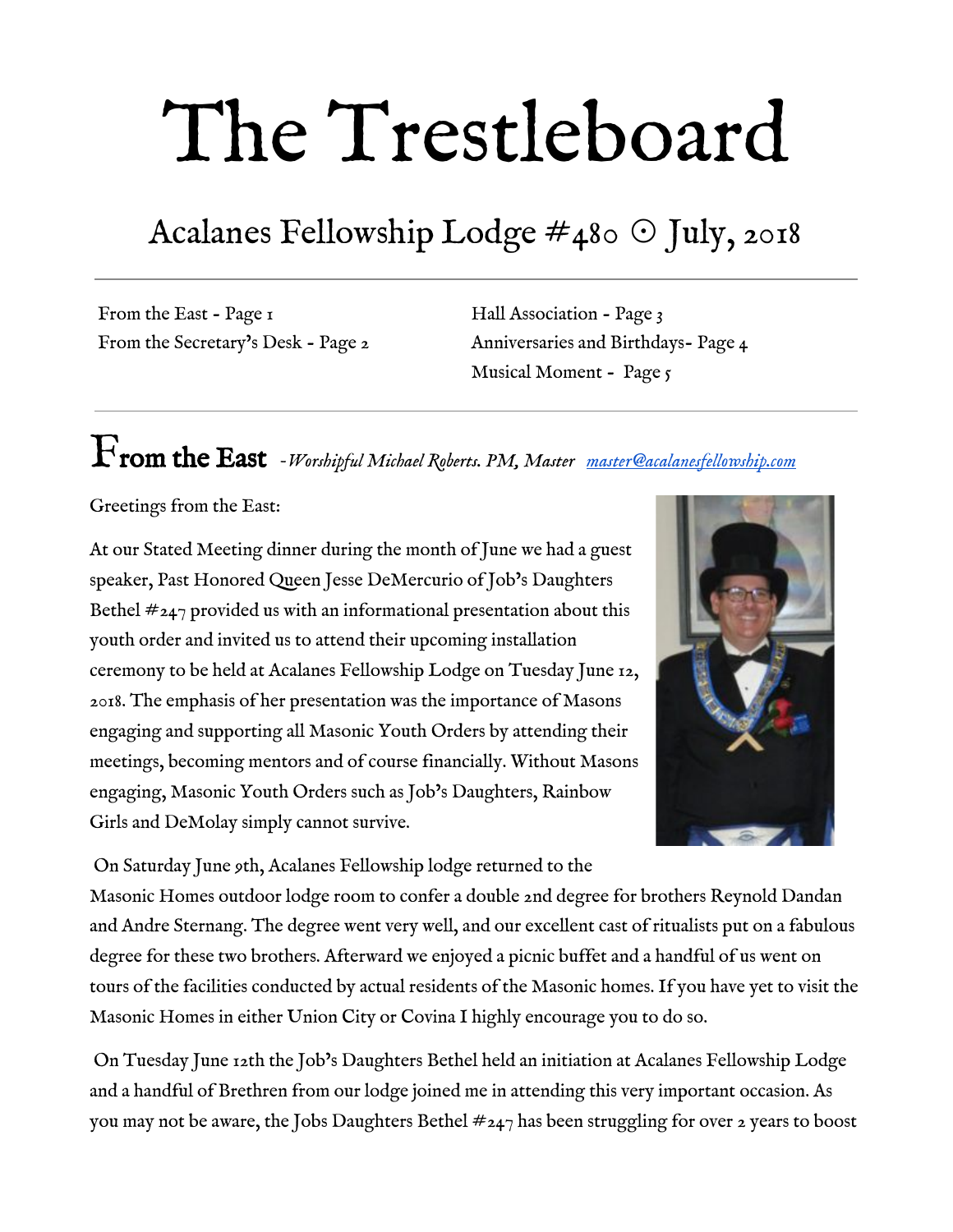# Musical Moment *- John Minagro, Junior Deacon*

#### *[jrdeacon@acalanesfellowship.com](mailto:jrdeacon@acalanesfellowship.com)*

*Throughout my life I have felt inspiration from the words of various scriptures, but I've also been profoundly moved by the words and music of songs, even Broadway songs.*

*Included below is a link where you can go online to listen to the piece and enjoy the marriage of word and music, which always deepens its spiritual message. I would also encourage you to read, or better yet listen to each song at least 3 times — all at once, or over the course of the month — allowing the words, music, and their effects of inspiration and joy to sift upon your mind and being.*

Something patriotic for July: In 1986 in London, and 2 years later on Broadway in New York, a new musical called "Chess" made it's mark. With music by Benny Andersson and Björn Ulvaeus of the pop group ABBA, and lyrics by Tim Rice, "Chess" is a story about a world championship chess match, set with political intrigue between the USA and The USSR, and of course how could you do a musical without a love triangle? One of its best songs, among its many great songs, is one called "Anthem" which is sung by the leading man, a Soviet Chess Champion, who reminisces about his mother country and how he loves and misses her. The song could apply virtually to any nation, and is a stirring and deeply moving patriotic number that bears knowing and thinking about.

#### Anthem

*Music: Benny Andersson & Björn Ulvaeus Lyrics: Tim Rice*

No man, no madness Though their sad power may prevail Can possess, conquer, my country's heart They rise to fail

She is eternal Long before nations' lines were drawn When no flags flew, when no armies stood My land was born

And you ask me why I love her Through wars, death and despair She is the constant, we who don't care And you wonder will I leave her - but how? I cross over borders but I'm still there now

How can I leave her? Where would I start? Let man's petty nations tear themselves apart My land's only borders lie around my heart

You can listen to Josh Groban singing it here: A **@rd • KED** . È l'čà^ÈN { Đær&@ÑcMÎ FÖ aY ZEE aG Á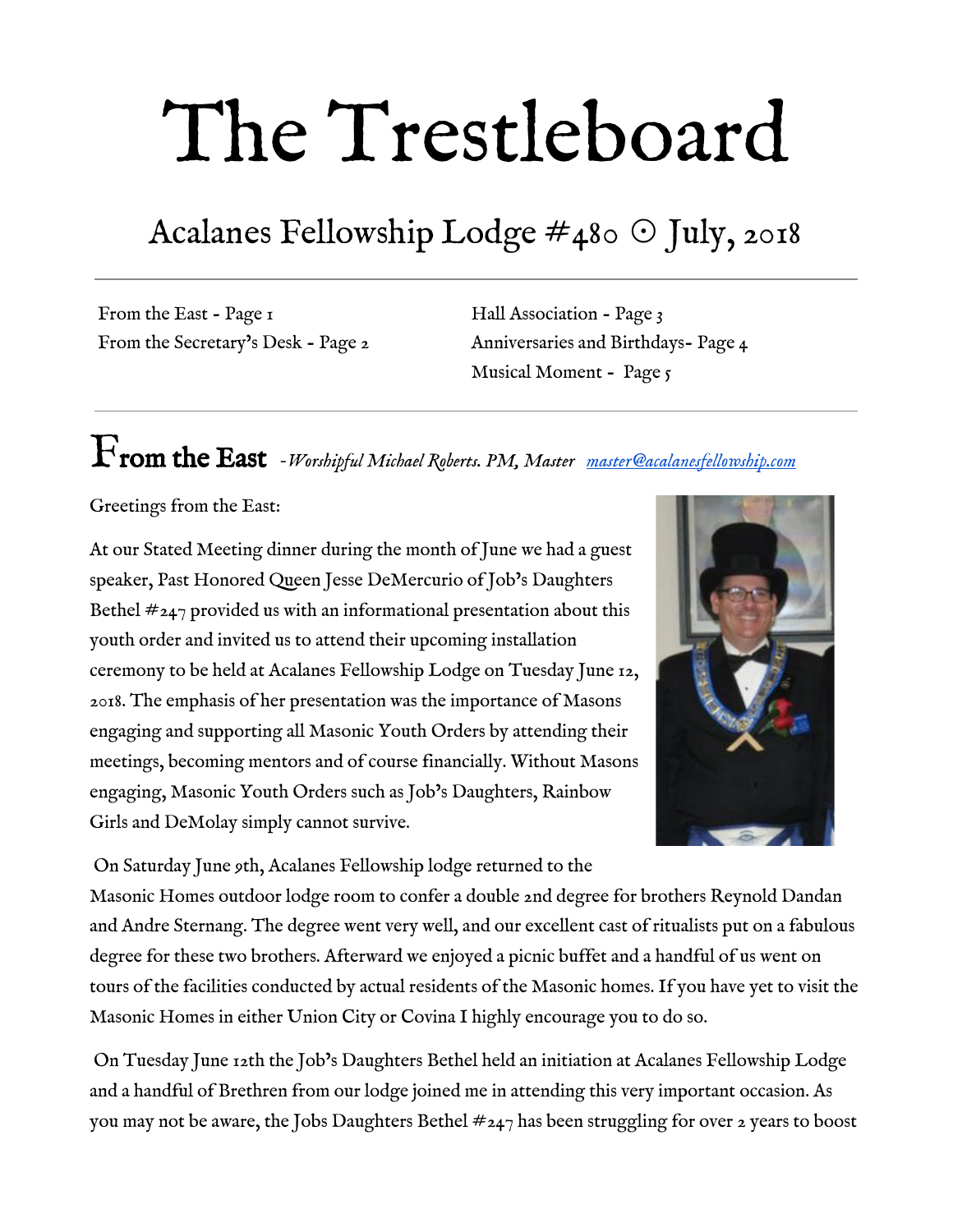

#### **MASONIC OUTREACH SERVICES**

#### Need help? We're here for you.

Keep your family healthy and safe with services from the Masonic Homes:

- Information and referrals, wherever you live ٠
- Residential senior communities in Covina and Union City
- Statewide Masonic Outreach Services for members of all ages and their families
- Transitions short-term rehabilitation and respite care in Union City
- The Masonic Center for Youth and Families in San Francisco and Covina,  $\bullet$ with statewide telehealth services
- Masonic Value Network resources regarding family caregivers, in-home care providers, residential senior communities, and discounted prescription medications

masonichome.org | (888) 466-3642

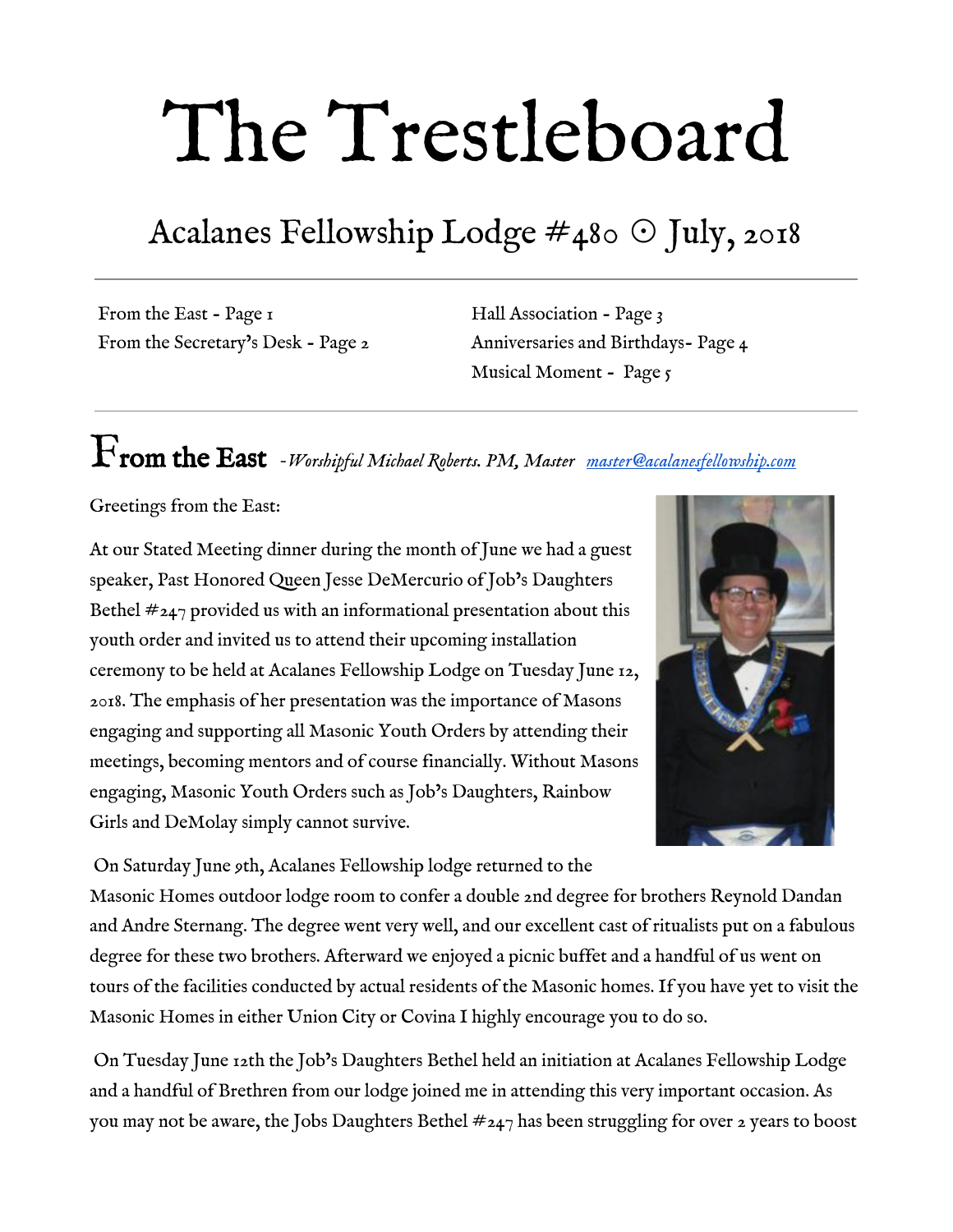

#### Contact Us…

Michael Roberts, PM Master [master@acalanesfellowship.com](mailto:master@acalanesfellowship.com)

Robert Strohmeyer Senior Warden [srwarden@acalanesfellowship.com](mailto:srwarden@acalanesfellowship.com)

Adam Hanin Junior Warden [jrwarden@acalanesfellowship.com](mailto:jrwarden@acalanesfellowship.com)

David Kreutzinger Treasurer [treasurer@acalanesfellowship.com](mailto:treasurer@acalanesfellowship.com)

Fred Lezak **Secretary** [secretary@acalanesfellowship.com](mailto:secretary@acalanesfellowship.com)

Frank Shoffner Chaplain [chaplain@acalanesfellowship.com](mailto:chaplain@acalanesfellowship.com)

Hall Association / Rentals [hallassociation@acalanesfellowship.com](mailto:hallassociation@acalanesfellowship.com)

Webmaster [webmaster@acalanesfellowship.com](mailto:webmaster@acalanesfellowship.com)

Trestleboard [trestleboard@acalanesfellowship.com](mailto:trestleboard@acalanesfellowship.com)

Acalanes Fellowship Lodge P.O. Box 1, Lafayette, CA 94549  $(925) 284 - 7815$